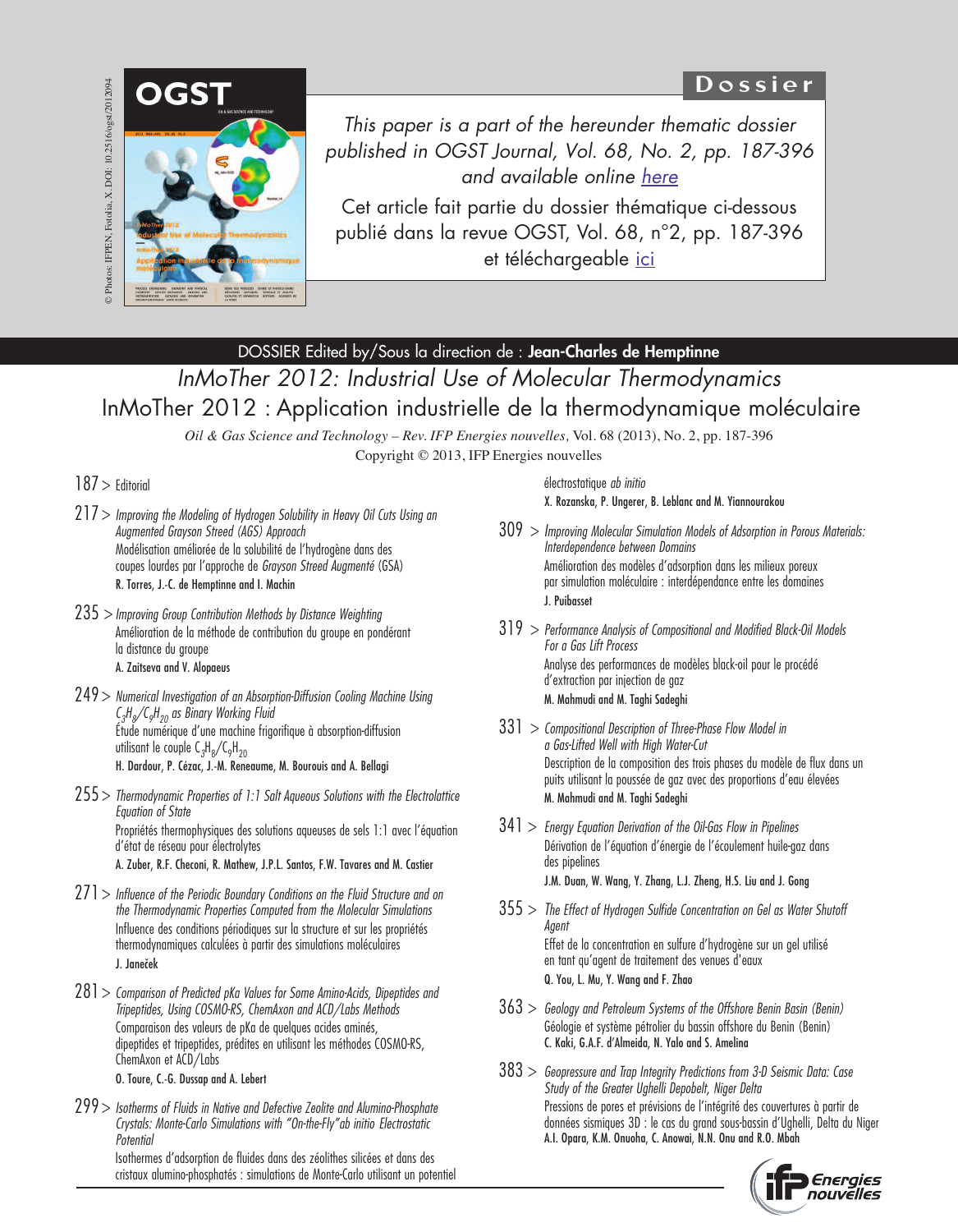[Dossier](http://ogst.ifpenergiesnouvelles.fr/articles/ogst/abs/2013/02/contents/contents.html)

InMoTher 2012 - Industrial Use of Molecular Thermodynamics [InMoTher 2012 - Application industrielle de la thermodynamique moléculaire](http://ogst.ifpenergiesnouvelles.fr/articles/ogst/abs/2013/02/contents/contents.html)

# Numerical Investigation of an Absorption-Diffusion Cooling Machine Using  $C_3H_8/C_9H_{20}$ as Binary Working Fluid

H. Dardour<sup>1</sup>\*, P. Cézac<sup>2</sup>, J.-M. Reneaume<sup>2</sup>, M. Bourouis<sup>3</sup> and A. Bellagi<sup>1</sup>

<sup>1</sup> U.R. Thermique et Thermodynamique des Procédés Industriels, École Nationale d'Ingénieurs de Monastir, Université de Monastir, Avenue Ibn Jazzar, 5060 Monastir - Tunisia

<sup>2</sup> Laboratoire de Thermique, Énergétique et Procédés (EA 1932), ENSGTI, rue Jules Ferry, <sup>64075</sup> Pau - France <sup>3</sup> Center CREVER, Universitat Rovira <sup>i</sup> Virgili, <sup>43006</sup> Tarragona - Spain

e-mail: houda.dardour@gmail.com - <sup>p</sup>ierre.cezac@univ-pau.fr - jean-michel.reneaume@univ-pau.fr - mahmoud.bourouis@urv.cat a.bellagi@enim.rnu.tn

\* Corresponding author

Résumé — Étude numérique d'une machine frigorifique à absorption-diffusion utilisant le couple  $C_3H_8/C_9H_{20}$  — Ce papier est consacré à l'étude et l'analyse d'une machine frigorifique à absorption-diffusion. La machine est actionnée grâce à une source de chaleur de température modérée. La configuration et le principe de fonctionnement de l'appareil obéissent au modèle de Platen Munters [Platen B.C.V. and Munters C.G. (1928) Refrigerator, US Patent 1, 685-764]. Le fluide de travail utilisé est le binaire propane/n-nonane, le propane étant le réfrigérant et le n-nonane, l'absorbant. L'hydrogène est utilisé comme gaz inerte, égaliseur de pression. La machine est conc¸ ue pour une production frigorifique de 1 kW. La tempe´rature maximale de la source de chaleur est fixée à 130 °C, une température qu'on pourrait atteindre aisément grâce à des capteurs solaires à tubes sous vide. Les simulations sont effectuées en utilisant un logiciel commercial de *flowshe*eting. L'équation d'état de Peng-Robinson est le modèle thermodynamique utilisé.

Nous analysons dans cet article les transferts thermiques et massiques dans les différents composants de l'appareil (absorbeur, condenseur, évaporateur, générateur et échangeurs de chaleur). Les résultats des simulations permettent de déterminer les valeurs des différentes grandeurs caractérisant le fonctionnement de la machine telles que les débits, les compositions et les températures. Une analyse paramétrique a été menée pour évaluer les performances de la machine pour un large éventail des conditions de fonctionnement.

Abstract — Numerical Investigation of an Absorption-Diffusion Cooling Machine Using  $C_3H_8/C_9H_{20}$  as Binary Working Fluid — This paper is concerned with the analysis and the simulation of a heat-driven absorption-diffusion cooling machine which can operate with low-grade heat sources. The simplified configuration of the heat-powered absorption-diffusion refrigerating machine considered in this study is based on the Platen-Munters single pressure refrigerators principle [Platen B.C.V. and Munters C.G. (1928) Refrigerator, US Patent 1, 685-764]. Three working fluids are used, nonane as an absorbent, propane as a refrigerant and hydrogen as the inert auxiliary gas. The designed cooling capacity of the machine is  $1 \, kW$  which is suitable for a domestic use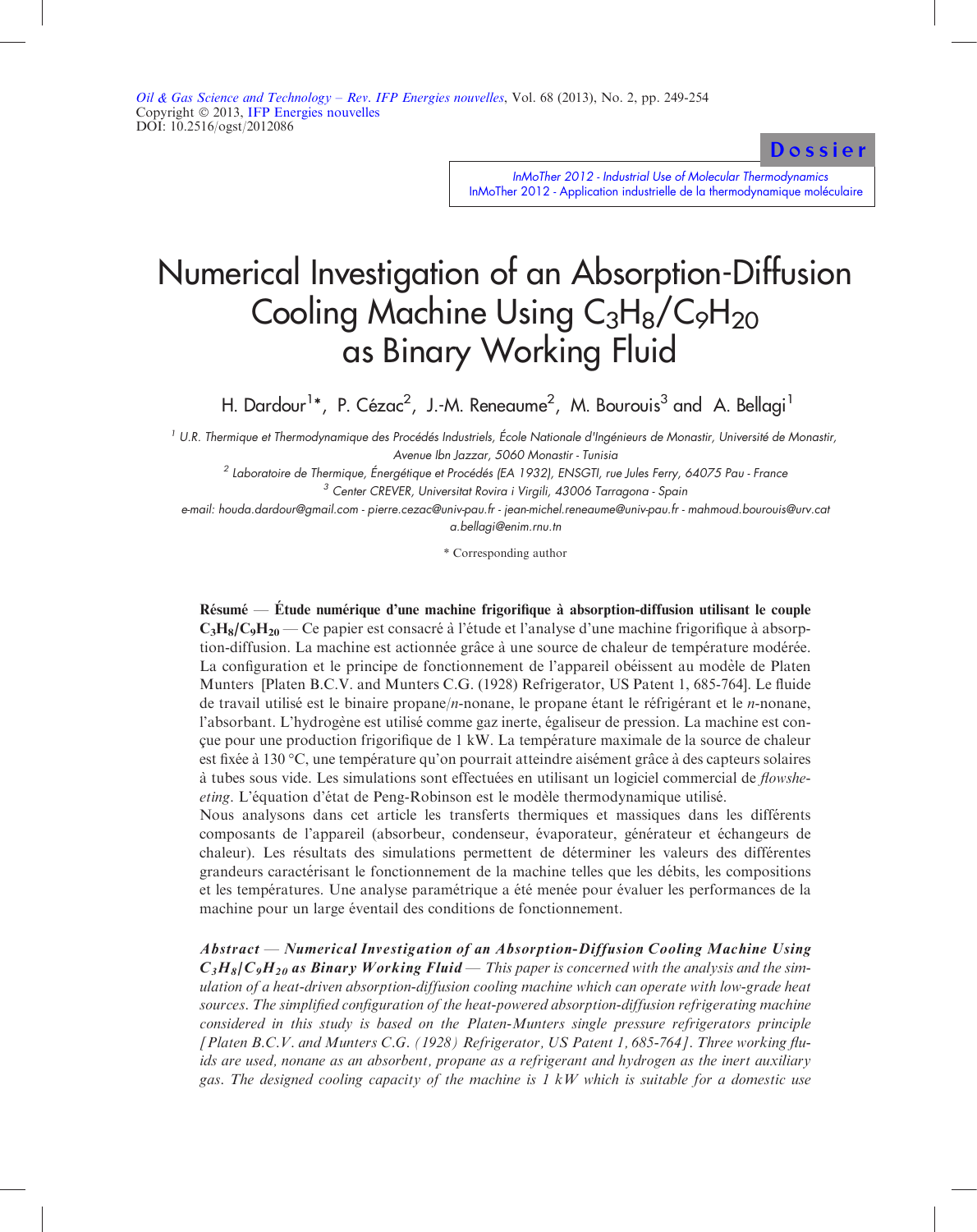for refrigeration purposes. We restricted the maximum temperature of the driving heat supplied to the generator to  $130^{\circ}\text{C}$ , a temperature achievable with evacuated-tube solar collectors.

The simulations are carried out using a commercially available flow sheeting software with the Peng-Robinson equation of state as property prediction method. In this paper, we analyze the heat and mass transfer characteristics in all relevant machine components (absorber, condenser, generator and solution heat exchangers). The simulations results allow determining the values of different parameters of the systems such as the refrigerant and the solvent temperatures in various points of the machine, the liquid and the vapor flow rates and compositions. The system performances were parametrically analyzed using the flow sheeting software. Performance characteristics were determined for a wide range of operating conditions allowing investigating and evaluating the effect of various design parameters.

#### **INTRODUCTION**

Researches dealing with the vapor absorption chillers and refrigerating systems have been since many decades yet attractive challenges to more save the energy and best protect the environment. The absorption-diffusion cooling system performance and its limiting operating conditions are closely related to the refrigerant/absorbent fluid system. The most used pair is  $NH<sub>3</sub>/H<sub>2</sub>O$  with either hydrogen or helium as inert auxiliary gaz. Absorptiondiffusion cooling systems using this working fluid need high generator temperature. Thus, when only low-grade heat sources such as solar, geothermal or waste heat from industrial processes are available, the usage of NH3/H2O mixture as working fluid must be discarded. Regarding these limitations and others, the search for alternative working fluid systems is not ceasing.

Hydrocarbons and alkane mixtures as refrigerants in vapor-compression-based refrigerating machines and heat pumps were widely considered in the literature (Granryd, 2001; Palm, 2008) but researches concerning their use in absorption and absorption-diffusion machines are unfortunately rare, more extensive investigations are still needed. Chekir et al. (2006) presented Fortran-based simulation results of an absorption refrigeration model based on mass and energy conservation equations. Ten alkane mixtures were considered with both air and water cooling. Semanani-Rahbar and Le Goff (2002) analyzed cooling and heating performances in absorption systems using hydrocarbon pairs. In the present study, we analyze relying on Aspen (2001) simulations, the global behavior and performance of an absorption-diffusion system using the  $C_3/n-C_9/H_2$  as working fluids.

#### 1 CYCLE DESCRIPTION

A schematic diagram of an absorption-diffusion refrigeration machine based on Platen-Munters's principle is given in Figure 1. In this study, we consider a cycle using



propane-nonane-hydrogen as the working fluid. Propane is the refrigerant, nonane is the absorbent and hydrogen is the inert auxiliary gaz. The cycle is driven by the heat supplied to the generator which drives some propane out of the rich solution (rich in propane) coming into the generator after having left the water-cooled absorber and been pre-heated while passing through the solution heat exchanger. The heat supplied to the generator forms bubbles which push up liquid up in the bubble pump assuring thus the liquid circulation in the cycle. The refrigerant vapor enters the rectifier with a negligible content of nonane and leaves it in a purified state. It flows then to the condenser where it condenses by rejecting heat to the water used as cooling medium. The refrigerant liquid passes through the vapor-liquid heat exchanger HX1 where it is sub-cooled and enters then the evaporator where it meets the hydrogen-propane residual mixture coming from the absorber. Before entering the evaporator, the hydrogen-propane residual mixture has passed and been cooled through the vapor-liquid heat exchanger HX1. Evaporation takes place at low temperature and low propane partial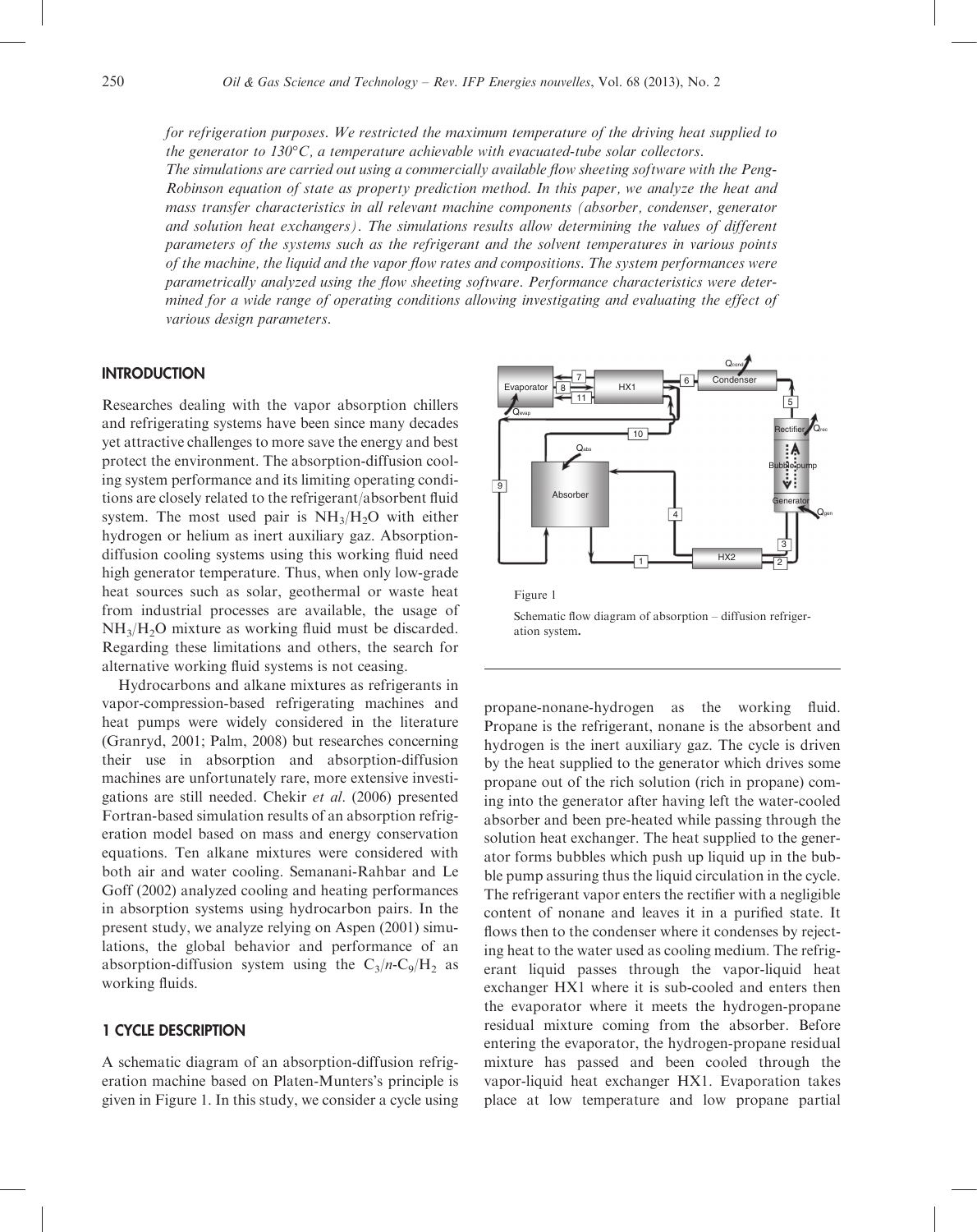pressure. Propane-hydrogen mixture leaves the evaporator, passes through the vapor-liquid heat exchanger and moves onto the absorber where it comes into contact with the weak solution (weak in propane) coming from the generator after having passed through the solution heat exchanger HX2. The absorption of propane takes place and the hydrogen leaves the absorber with however some amount of propane which were not absorbed. Propane rich solution leaves the absorber, passes through the solution heat exchanger (HX2) and moves on towards the generator. The cycle begins again.

#### 2 MODELING AND SIMULATION

#### 2.1 Machine Model

Processes are defined on Aspen Plus via a graphical interface. The absorption-diffusion refrigeration system studied in this work is modeled by series of unit operations, blocks (Fig. 2). Simulations are made using the sequential modular mode of the flow sheeting program, thus each block is simulated in sequence. While the condenser is modeled using a Heater block, the evaporator is modeled using two blocks aMixer and a Heater. AMheatx block is used to model the vapor-liquid heat exchanger and a Rad-Frac block is used to model the section composed of the three elements (generator, bubble pump and rectifier). The absorber is also modeled using a RadFrac block. The solution heat exchanger is modeled using two Heater blocks connected with a heat stream. After specifying the components, choosing the thermodynamic model and indicating the parameters of each unit operation, simulation could be run. However, design specification convergence blocks must be added. It allows to iteratively adjust the values of some variables, first indicated as manipulated, to meet the problem design specifications.

#### 2.2 Thermodynamic Property

Aspen Plus has an extensive library of built-in thermodynamic models. The choice of the suitable one is of crucial importance to get results with a high degree of accuracy. According to the Aspen Plus documentation (2001) the Pen-Robinson equation of state is the most efficient and reliable method to accurately predict the thermodynamic behavior and the phase equilibrium of light hydrocarbon mixtures. Investigations done by Jaubert et al. (2010) by comparing calculated and experimental data allow concluding the same. On the other hand, Luyben (2006) recommend the Chao-Seader model as the most appropriate method within the Aspen Plus built-in property methods.

The Aspen Plus Peng-Robinson-based predictions as well as the Chao-Seader-based-ones are compared with the experimental vapor-liquid equilibrium data for the  $C_3H_8/C_9H_{20}$  binary mixture. Figure 3, displaying this comparison, shows that the Peng-Robinson equation of state is in better agreement with the experimental values. Simulations on Aspen Plus are thus done specifying the Peng-Robinson equation of state as the property method.



Figure 2

Schematic representation of the absorption chillerdiffusion in Aspen Plus.



Figure 3

P-x-y diagram of C<sub>3</sub>/n-C<sub>9</sub> (T = 376.15 K). Experimental data reported by Jennings and Schucker (1996).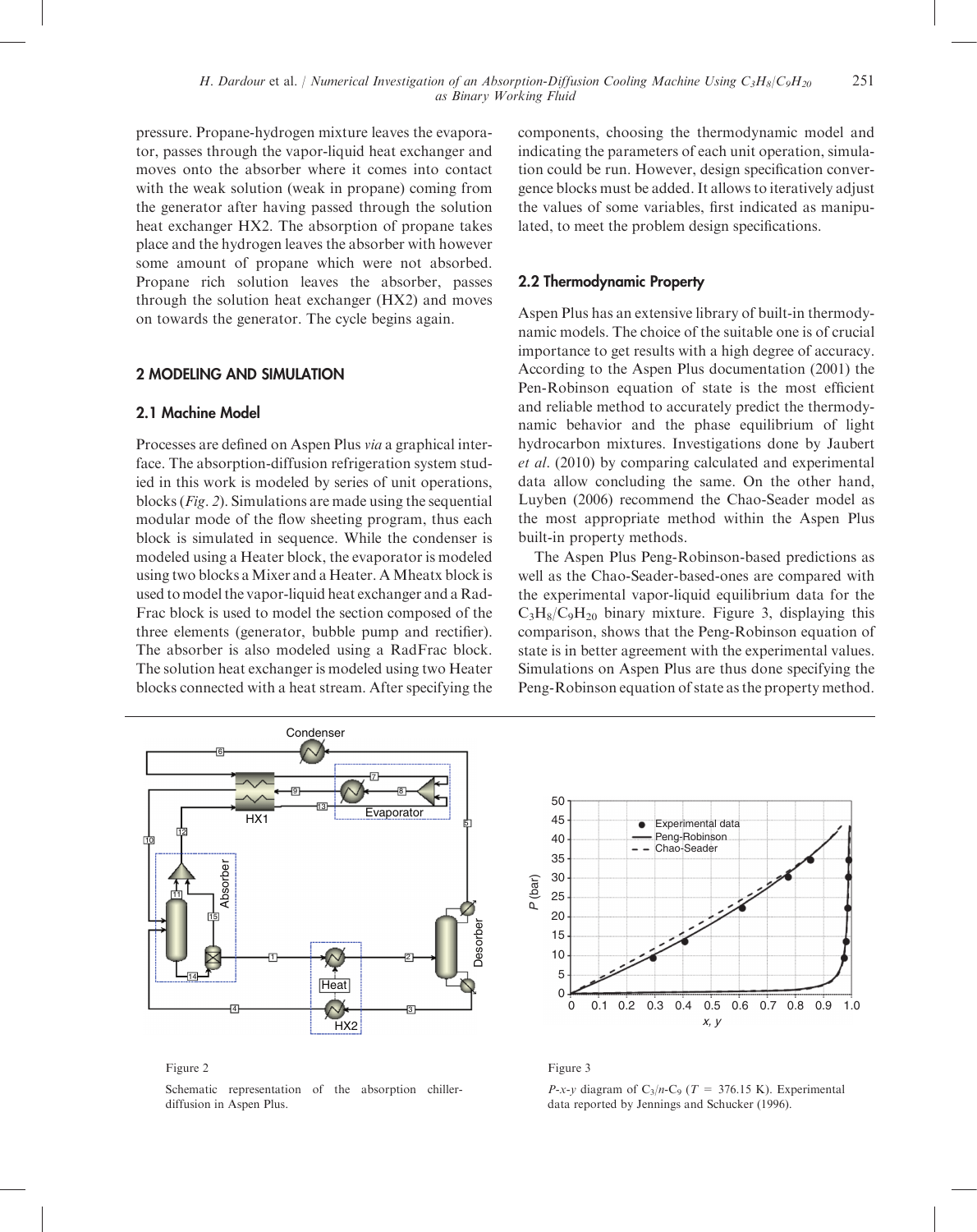#### 3 RESULTS

The diffusion absorption refrigerator cycle is modeled taking into account the assumptions and operating conditions given in Table 1. Water at  $25^{\circ}$ C is utilized for cooling the absorber and the condenser. The condensation temperature is assumed to be  $13^{\circ}$ C higher than the temperature of the cooling water and is thus equal to 38°C. This yields to a total pressure of about 13.1 bar. Pressure drops and heat losses along and through the pipes are neglected. Numerical steady state simulations

TABLE 1 Assumptions and operating conditions

|                                                      | State point |
|------------------------------------------------------|-------------|
| Saturated solution at the desorber exit.             | 3           |
| Saturated vapor at the desorber exit                 | 5           |
| Vapor purity at the desorber exit: 99.99%            | 5           |
| Sub-cooled liquid at the condenser exit: 3 K         | 6           |
| Saturated solution at the absorber exit.             |             |
| Evaporator exit temperature: $0^{\circ}$ C           | 9           |
| HX2 et HX1 pinch approach temperature:<br>2 and $5K$ |             |
| Generator temperature: $130^{\circ}$ C               |             |

are conducted using the Aspen plus program in sequential modular mode. The thermodynamic properties of  $C_3H_8$  and  $C_9H_{20}$  pure substances and their binary solution properties are retrieved from the software databank using the Peng-Robinson equation of state. Simulations are performed with a molar flow of the rich solution equal to 0.4 mol/s. This value corresponds, according to the considered assumptions and operating conditions, to a refrigeration capacity of about 1 kW. Detailed simulation results are presented in Table 2 and Table 3. The reference state for enthalpy and entropy is the component's constituent elements in an ideal gas state at 25C and 1 atm. The Cooling Coefficient of Performance (COP) is defined as the ratio of the evaporator heat duty to the generator power input and is expressed as follows:

$$
COP = \frac{\dot{Q}_{ev}}{\dot{Q}_{gen}}\tag{1}
$$

To determine its Carnot (reversible) cooling coefficient of performance, the heat driven cooling system can be considered as a combined cycle of Carnot engine operating between  $T_a$  and  $T_b$ , and a Carnot refrigeration system producing cold at  $T_c$  and rejecting heat at  $T_a$ .  $T_c$ ,  $T_a$  and  $T_h$  are respectively the evaporator, the cooling medium and the heat driving temperatures. Applying the first and second laws of thermodynamics, the cooling coefficient of performance can thus be expressed as follows:

| State point    | Temperature $T$ (°C) | $C_3$ molar fraction<br>x, y | Molar flow rate $\dot{n}$<br>(kmol/h) | Molar enthalpy $h$<br>(kcal/mol) | Molar entropy s<br>(cal/mol.K) |
|----------------|----------------------|------------------------------|---------------------------------------|----------------------------------|--------------------------------|
| $\mathbf{1}$   | 35                   | $x_{C_3} = 0.44$             | 1.5                                   | $-48.9$                          | $-161.6$                       |
| $\overline{2}$ | 110                  | $x_{C_3} = 0.44$             | 1.5                                   | $-44.5$                          | $-149$                         |
| $\overline{3}$ | 130                  | $x_{C_3} = 0.28$             | 1.18                                  | $-48.9$                          | $-168.9$                       |
| $\overline{4}$ | 37                   | $x_{C_3} = 0.28$             | 1.18                                  | $-54.5$                          | $-184.8$                       |
| 5              | 39                   | $y_{\rm C} \approx 1$        | 0.34                                  | $-25.1$                          | $-69.4$                        |
| 6              | 35                   | $x_{C_3} \approx 1$          | 0.34                                  | $-28.6$                          | $-80.4$                        |
| $\tau$         | 5                    | $x_{C_3} \approx 1$          | 0.34                                  | $-29.4$                          | $-83.3$                        |
| 8              | $-9$                 | $y_{C_3} = 0.42$             | 1.5                                   | $-11.7$                          | $-35$                          |
| 9              | $\overline{0}$       | $y_{C_3} = 0.42$             | 1.5                                   | $-11.1$                          | $-31$                          |
| 10             | 23                   | $y_{C_3} = 0.42$             | 1.5                                   | $-10.6$                          | $-31.1$                        |
| $11 - 12$      | 37                   | $y_{C_3} = 0.26$             | 1.19                                  | $-6.3$                           | $-20.2$                        |
| 13             | 5                    | $y_{C_3} = 0.26$             | 1.19                                  | $-6.7$                           | $-21.3$                        |

TABLE 2 Point characteristics at a strong solution flow of 0.4 mol/s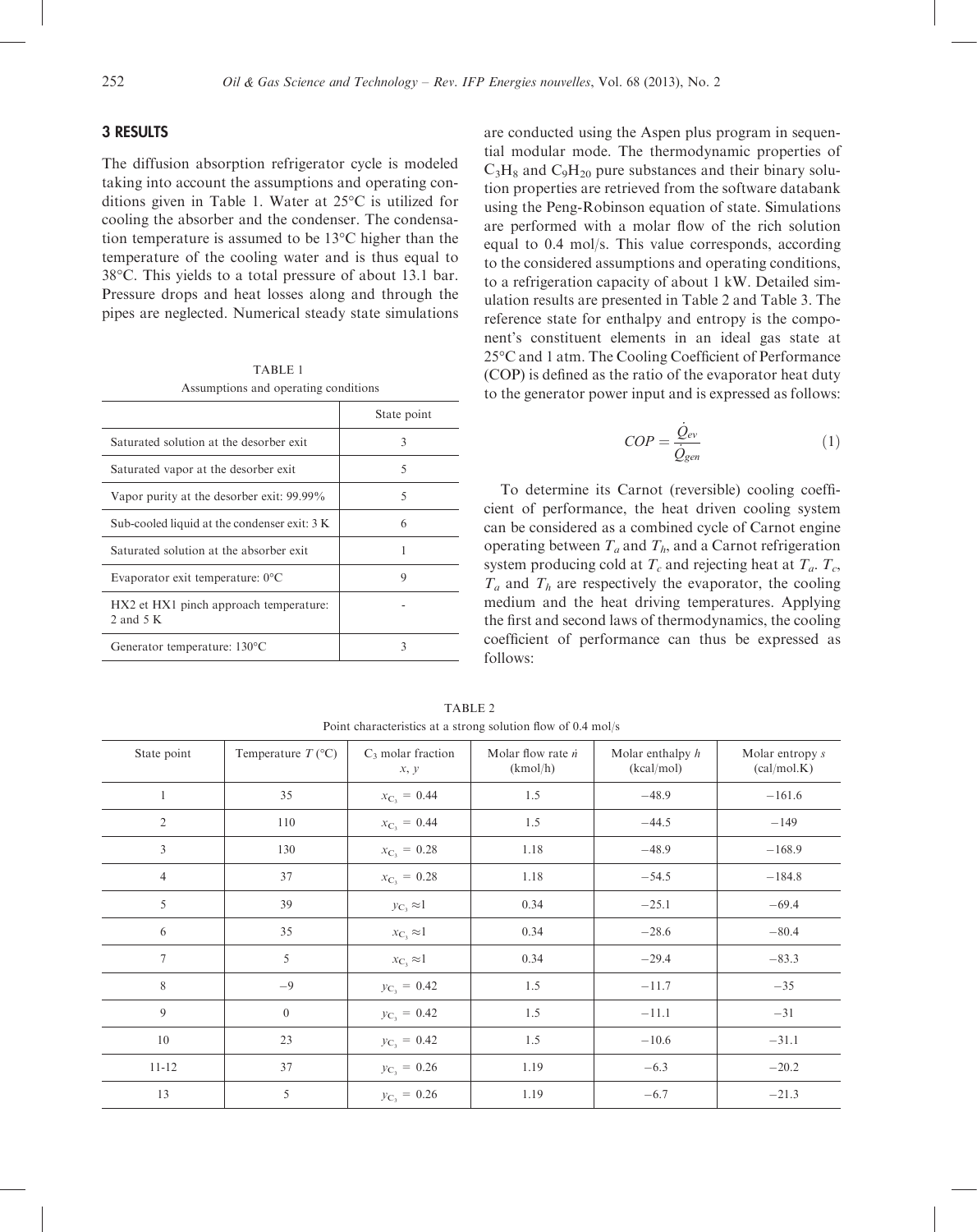TABLE 3 Component thermal performances at a strong solution flow of 0.4 mol/s

| Generator (kW)             | 5.5            |  |  |
|----------------------------|----------------|--|--|
| Rectifier (kW)             |                |  |  |
| Condenser (kW)             | $-1.3$         |  |  |
| Evaporator (kW)            | 1.1            |  |  |
| Absorber (kW)              | $-1.3$         |  |  |
| Coefficient of performance | 0 <sub>2</sub> |  |  |

$$
COP_{Carnot} = \frac{T_c}{T_a - T_c} \frac{T_h - T_a}{T_g} \tag{2}
$$

For the considered temperature levels the COP<sub>Carnot</sub> of the system is about 2.85. The real COP obtained is only about 0.2. This difference is partially due to losses from the rectifier and various irreversibilities. The COP of Carnot is too rough to predict the COP of practical absorption-diffusion cooling machines (Yan and Chen, 1989). However, it remains highly important in theory.

Figure 4 illustrates the effect of the generator temperature on the system cooling coefficient of performance and the generator heat input power at a fixed strong solution flow of 0.4 mol/s. Results are shown for generator temperatures ranging between  $105^{\circ}$ C and  $130^{\circ}$ C.  $105^{\circ}$ C is the minimum value of the system driving heat temperature allowing the  $C_3/n-C_9$  separation under the considered operating conditions and assumptions. We fix the maximum generator temperature to  $130^{\circ}$ C. 130 °C as maximum value of generator temperatures corresponds to driving heat sources of low potential. Figure 4 shows that the optimal generator temperature is about  $120^{\circ}$ C and corresponds to a COP of about 0.21. As expected the COP sharply decreases near the limiting values the generator temperature. In our case, it is especially seen near the minimum value since simulations stop at  $130^{\circ}$ C which is a value strongly inferior to the maximum generator temperature. The effect of the generator temperature on the generator heat input power is also shown in Figure 4. Increasing generator temperature leads to an almost linear increase of the generator heat input power. This result is in good agreement with simulated and experimental results of (Chen, 1995; Chen et al., 1996) for the absorption diffusion cooling machine using  $NH_3-H_2O-H_2$  as working fluid.

Figure 5 illustrates the COP as a function of the generator temperature at various evaporator exit temperature. It is shown that the higher the evaporator exit temperatures, the higher the COP. This result is also in good agreement with previous studies on the absorptiondiffusion cooling machine using  $NH_3-H_2O-H_2$  as working fluid especially those done by (Zohar et al., 2005).



Figure 4

COP and generator heat input power vs generator at a strong solution flow of 0.4 mol/s.



Figure 5

COP vs generator temperature and evaporator exit temperature at a strong solution flow of 0.4 mol/s.